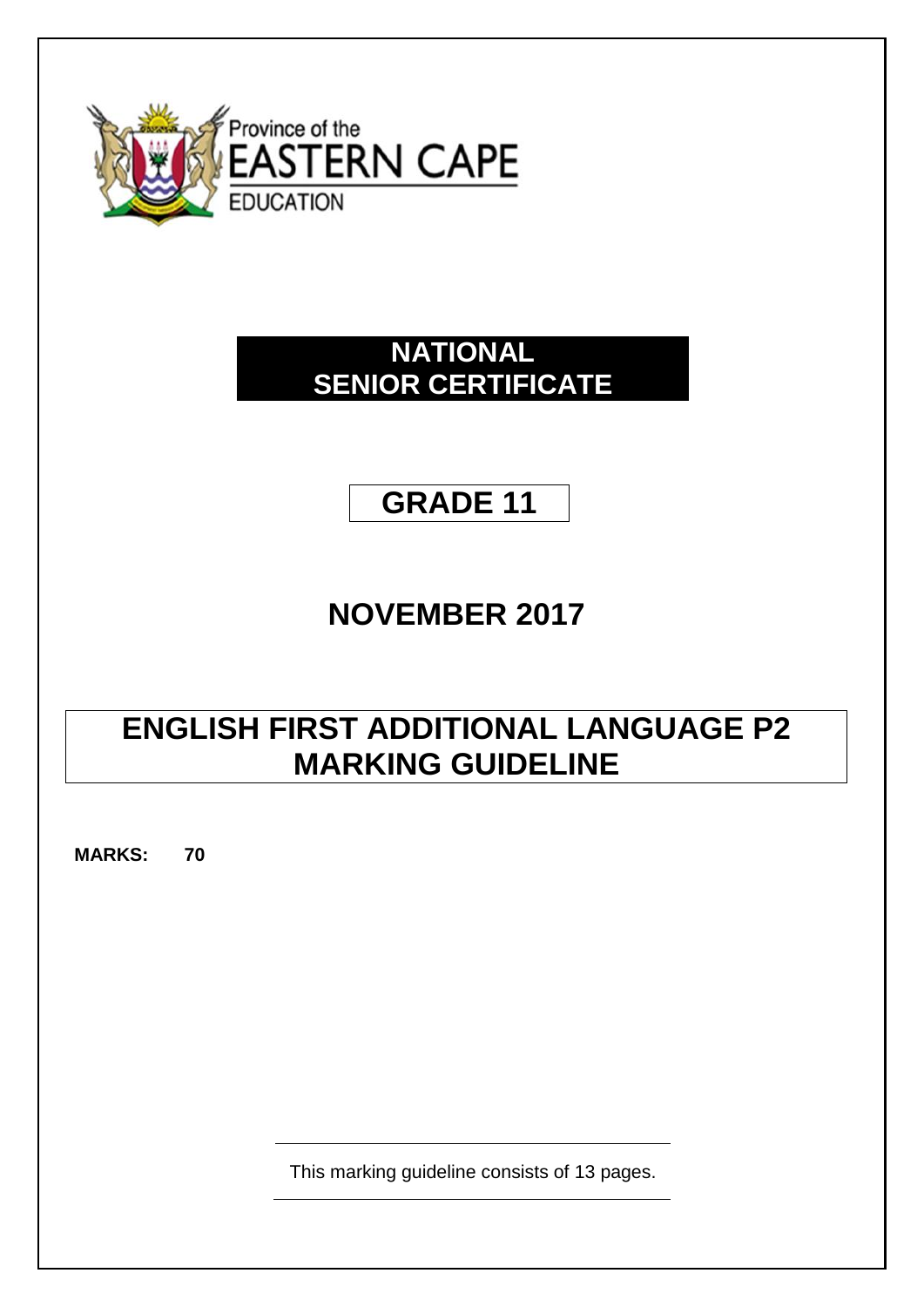### **INSTRUCTIONS AND INFORMATION**

- 1. Candidates are required to answer questions from TWO sections.
- 2. Candidates' responses should be assessed as objectively as possible.

### **MARKING GUIDELINES**

- 1. A candidate may not answer more than ONE question on the same genre.
- 2. If a candidate gives two answers where the first one is wrong and the next one is correct, mark the first answer and **ignore** the next.
- 3. If answers are incorrectly numbered, mark according to the memo.
- 4. If a spelling error affects the meaning, mark incorrect. If it does not affect the meaning, mark correct.
- 5. If the candidate does not use inverted commas when asked to quote, **do not penalise**.
- 6. For **open-ended questions**, no marks should be awarded for YES/NO or I AGREE/I DISAGREE. The reason/substantiation/motivation is what should be considered.
- 7. No marks should be awarded for TRUE/FALSE or FACT/OPINION. The reason/substantiation/motivation is what should be considered.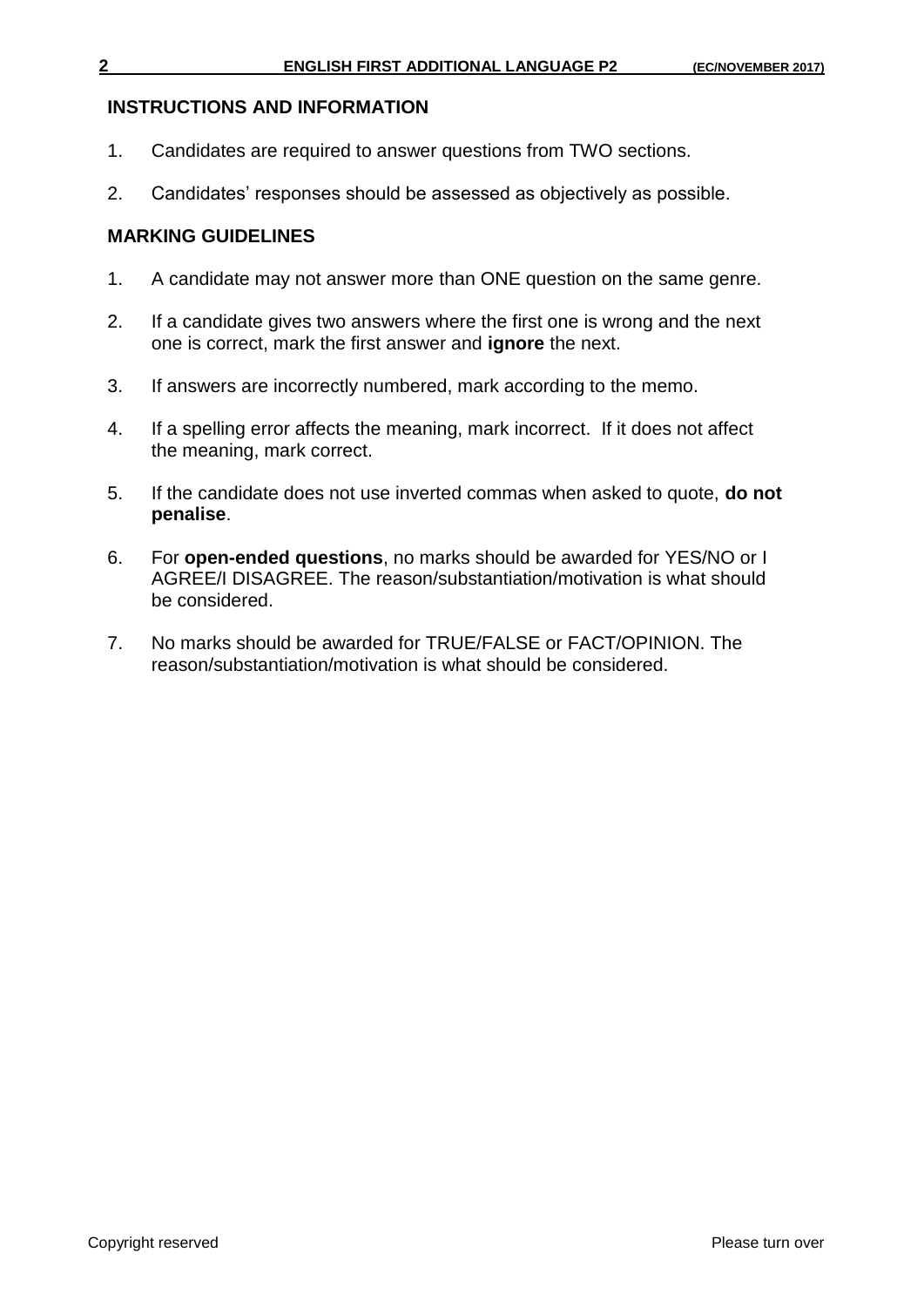### **SECTION A: NOVEL**

# **QUESTION 1:** *FAR FROM THE MADDING CROWD*

| 1.1 | 1.1.1 | (a)<br>(b)<br>(c)<br>(d) | D /Spirited young mistress of a large farm. $\sqrt{ }$<br>C /Gentleman farmer. $\sqrt{ }$<br>B /Patient, reliable shepherd. $\sqrt{ }$<br>A /Lover and, later, husband of Bathsheba. $\sqrt{ }$                                                                                    | (4) |
|-----|-------|--------------------------|------------------------------------------------------------------------------------------------------------------------------------------------------------------------------------------------------------------------------------------------------------------------------------|-----|
|     | 1.1.2 |                          | incipient $\sqrt{}$                                                                                                                                                                                                                                                                | (1) |
|     | 1.1.3 | (a)                      | disappointed/saddened/ uncertain $\sqrt{}$<br><b>NOTE:</b> Accept any ONE of the above.<br>(Candidates must have a clear understanding of the situation in<br>these lines.)                                                                                                        | (1) |
|     |       |                          | (b) He fancies her/ He wants to marry her.<br>She left and he is not sure if she went to Weatherbury. $\sqrt{v}$                                                                                                                                                                   | (2) |
|     | 1.1.4 |                          | (a) B / use swear words so that the dog could understand him. $\sqrt{ }$                                                                                                                                                                                                           | (1) |
|     |       |                          | (b) His slate grey coat has been washed out by the sun and<br>rain leaving it to be reddish-brown.<br>His locks are not prominent anymore.<br>Further on in the chapter it is referred to as 'old George'. $\sqrt{v}$<br><b>NOTE:</b> Accept any TWO of the above.                 | (2) |
|     | 1.1.5 |                          | George's son/ the younger dog. $\sqrt{ }$                                                                                                                                                                                                                                          | (1) |
|     | 1.1.6 |                          | He pities himself and the unborn lambs of the ewes.<br>He wants to get rid of the dog.<br>He is grateful that he is not married. $\sqrt{v}$<br><b>NOTE:</b> Accept any TWO of the above.                                                                                           | (2) |
|     | 1.1.7 |                          | Open-ended.<br>Accept a relevant response which shows an understanding of the<br>events regarding Gabriel as an admirable character, among others.<br>Yes Gabriel is an admirable character because:<br>Though he is a free man with high ambitions, he still wears modest         |     |
|     |       | clothing.                | He still stays humble when he is promoted from shepherd to bailiff.<br>He does not express his anger out of jealousy when Bathsheba<br>gets married to Troy.<br>He is trustworthy and has a sense of duty.<br>He is straightforward and truthful.<br>He has an appreciation of old |     |
|     |       | surname.                 | No Gabriel is not an admirable character.<br>He lives up according to the standards of his name and his<br>He needs to dress according to the ambitions that he has.<br>He could have put more effort into courting Bathsheba.                                                     |     |

 $\sqrt{sqrt}$  (3)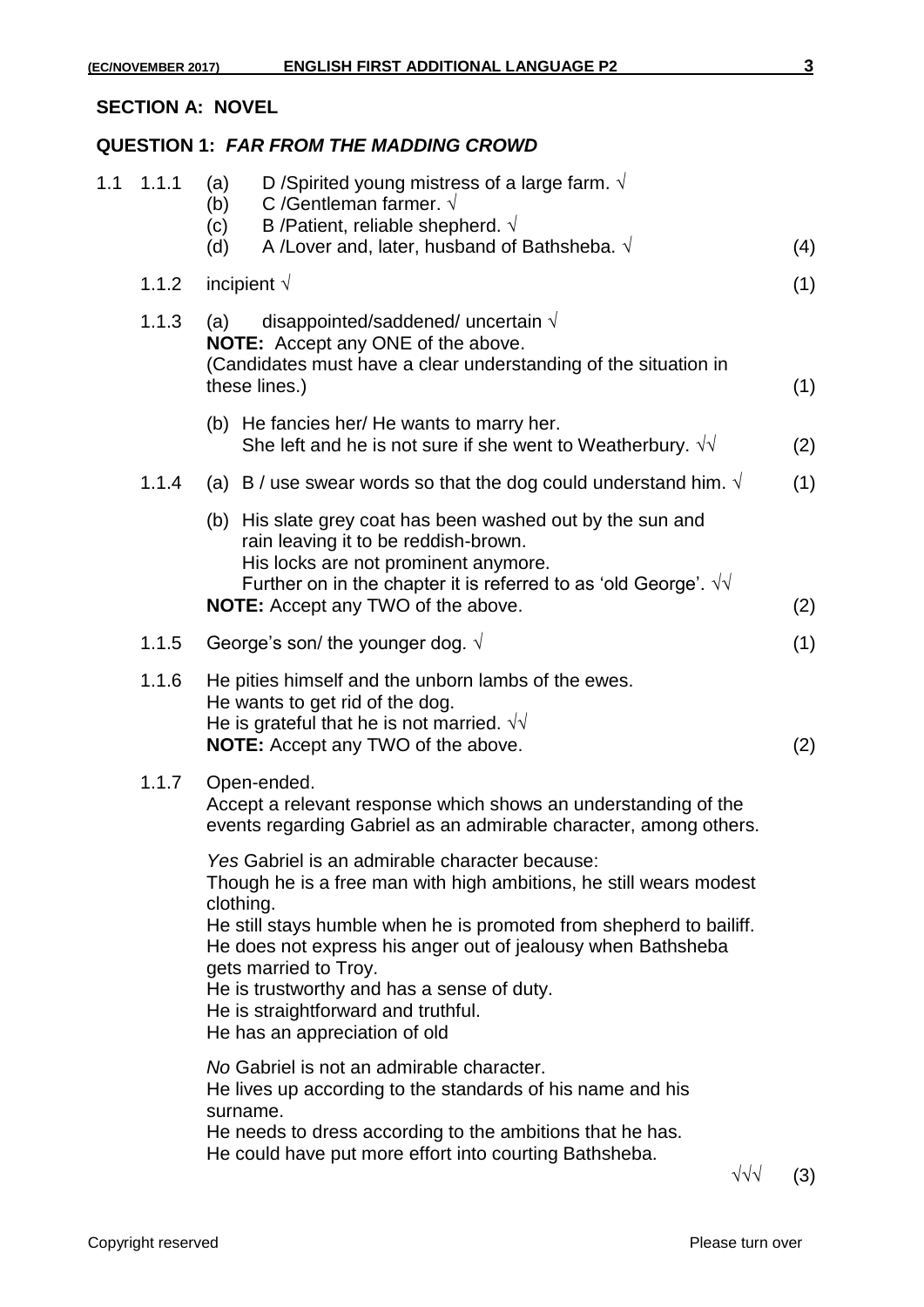**NOTE:** For full marks, the response must be well substantiated. A candidate can score 1 or 2 marks for a response which is not well substantiated. The candidate's interpretation must be grounded in the text of the novel.

- 1.2.1 She was shocked to see that he was still alive. She did not expect to see him. (Especially after Boldwood's proposal.)  $\sqrt{v}$  (2)
- 1.2.2 'Sudden despair had transformed him.' √ (1)
- 1.2.3 The colon puts emphasis on Troy's authoritative/commanding/dictatorial characteristic/personality.  $\sqrt{ }$  (1)
- 1.2.4 Bathsheba's behaviour was outside the agreed standards of decency. It was unacceptable to society. Although she was utterly shocked with the appearance of Troy, she was still in control. she did not feel faint.  $\sqrt{v/\sqrt{v}}$ appearance of Troy, she was still in control, she did not feel faint.
	- **NOTE:** For full marks, the response must be well-substantiated. A candidate can score 1 or 2 marks for a response not well substantiated. The candidate's interpretation must be grounded in the text of the novel. (3)
- 1.2.5 Hyperbole. 'Hardly a soul'  $\sqrt{v}$  is an overstatement that means not a single person. (2)
- 1.2.6 As a shepherd, Gabriel looks after his flock, he watches over Bathseba's flock, as well as over her. He has the name of an angel, therefore he serves as a spiritual being who watches over her.

His love for Bathsheba does not change, even when she marries someone else.

He still serves her and her interests relentlessly, even though it is not to his own advantage. Thus his dependable status. √√√√

**NOTE:** The identification must fit the explanation.

 For full marks, the response must be well-substantiated. A candidate can score 1 or 2 marks for a response not well substantiated. The candidate's interpretation must be grounded in the text of the novel. (4)

1.2.7 Unrequited love.  $\sqrt{ }$ 

Much of the plot of *Far from the Madding Crowd* depends on unrequited love–love by one person for another that is not mutual in that the other person does not feel love in return. The novel is driven, from the first few chapters, by Gabriel Oak's love for Bathsheba.

Once he has lost his farm, he is free to wander anywhere in search of work, but he heads to Weatherbury because it is in the direction that Bathsheba has gone.

This move leads to Oak's employment at Bathsheba's farm, where he patiently consoles her in her troubles and supports her in tending the farm, with no sign he will ever have his love returned.  $\sqrt{\sqrt{}}$  (4)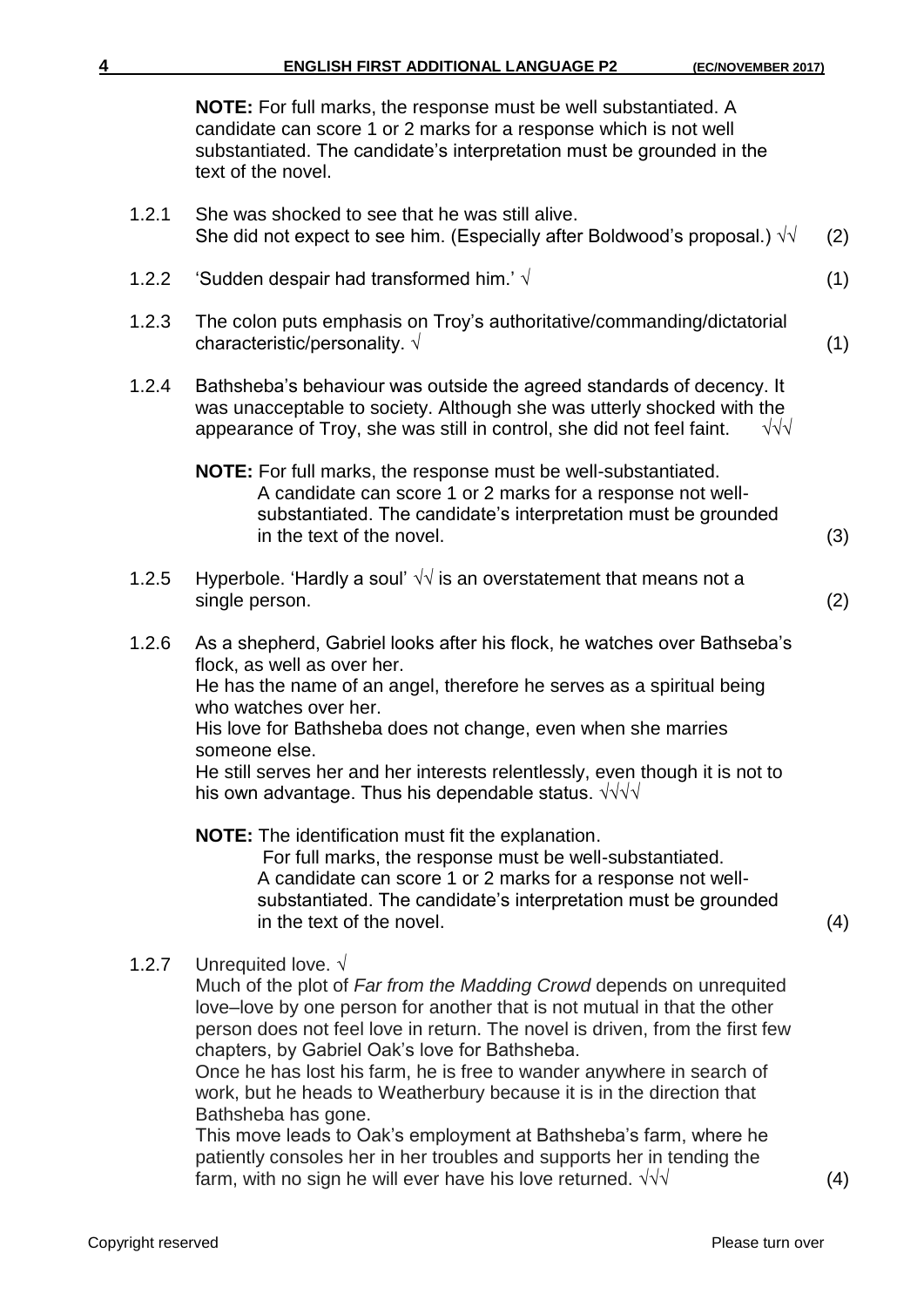**[35]**

| <b>NOTE:</b> The identification must fit the explanation.  |
|------------------------------------------------------------|
| ONE mark for identification of the theme. The theme may be |
| embedded in the explanation.                               |
| THREE marks for the explanation.                           |
| Accept a relevant text-based explanation.                  |
|                                                            |

# **OR**

# **QUESTION 2:** *DREAMING OF LIGHT*

| 2.1 | 2.1.1 | (a) E/ illegal miner $\sqrt{ }$<br>(b) D/ narrator $\sqrt{}$<br>(c) B/ assign the most dangerous work to foreigners $\sqrt{ }$<br>(d) A/ depicted as always angry $\sqrt{ }$                                                                                                                                                                                                         | (4) |
|-----|-------|--------------------------------------------------------------------------------------------------------------------------------------------------------------------------------------------------------------------------------------------------------------------------------------------------------------------------------------------------------------------------------------|-----|
|     | 2.1.2 | (a) honesty $\sqrt{}$                                                                                                                                                                                                                                                                                                                                                                | (1) |
|     |       | (b) He was reminiscing on Regile's answer, "you say that now".<br>He could have been structuring his next question to Regile.<br>He could have thinking on how to challenge Regile on the<br>answer that he has given.<br>He could have been pondering on why Regile has been lying<br>to his family. $\sqrt{\sqrt{}}$                                                               | (3) |
|     | 2.1.3 | 'impatient' $\sqrt{}$                                                                                                                                                                                                                                                                                                                                                                | (1) |
|     | 2.1.4 | 'break' / 'smash' / 'concrete'. $\sqrt{v}$<br>NOTE: Accept any TWO of the above.                                                                                                                                                                                                                                                                                                     | (2) |
|     | 2.1.5 | Illegal miners can be trapped or killed by rockfalls.<br>They are not protected against the poisonous gases.<br>They are exposed to being bullied or abused by syndicate<br>individuals (like Faceman). $\sqrt{v}$                                                                                                                                                                   | (3) |
|     | 2.1.6 | Open ended.                                                                                                                                                                                                                                                                                                                                                                          |     |
|     |       | Accept a relevant response which shows an understanding of how<br>the novel relates to the title, among others:                                                                                                                                                                                                                                                                      |     |
|     |       | The title 'Dreaming of light' places emphasis on the darkness the<br>zama zamas have to work in for very long periods of time. It<br>accentuates their longing to be with their families, who, although<br>poor, they enjoy the 'light' above the mines. They are dreaming of a<br>light of an honest life, a life without lies, abuse, hunger and pain.<br>$\sqrt{\sqrt{\sqrt{1}}}$ | (4) |
|     |       | <b>NOTE:</b> For full marks, the response must be well substantiated and<br>make reference to the title and the literal and figurative<br>importance of light.<br>A candidate can score 2 or 3 marks for a response which is<br>not well substantiated. The candidate's interpretation must<br>be grounded in the text of the novel.                                                 |     |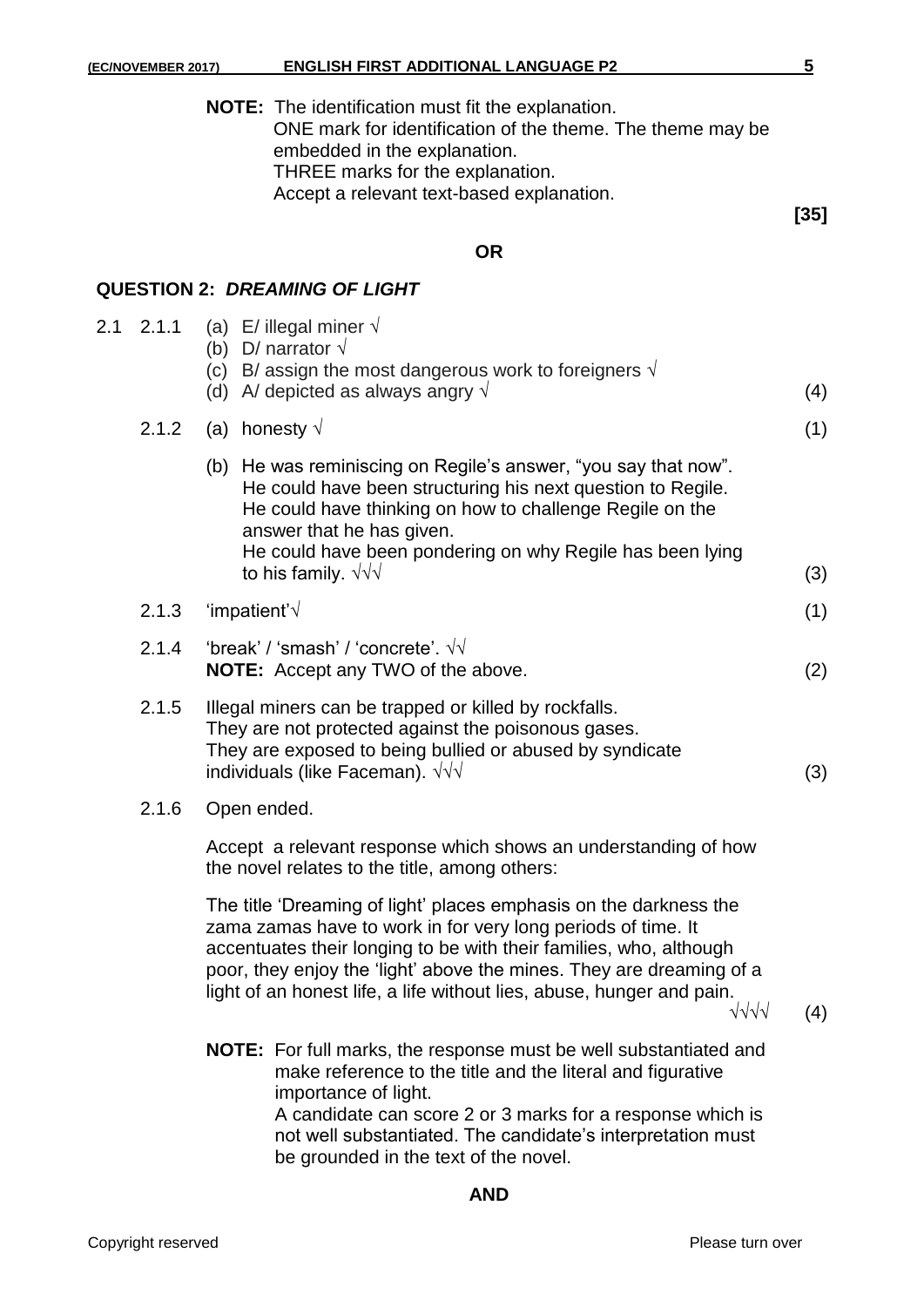| 6   |       |         | <b>ENGLISH FIRST ADDITIONAL LANGUAGE P2</b>                                                                                                                                                                                                                            | (EC/NOVEMBER 2017) |
|-----|-------|---------|------------------------------------------------------------------------------------------------------------------------------------------------------------------------------------------------------------------------------------------------------------------------|--------------------|
| 2.2 | 2.2.1 | a)      | His working day. $\sqrt{ }$                                                                                                                                                                                                                                            | (1)                |
|     |       | b)      | It is important to earn enough money.<br>He needs to save money for his mother. $\sqrt{v}$                                                                                                                                                                             | (2)                |
|     | 2.2.2 |         | (a) Alliteration. $\sqrt{}$                                                                                                                                                                                                                                            | (1)                |
|     |       |         | (b) It emphasises the fear and pain in her voice. $\sqrt{ }$                                                                                                                                                                                                           | (1)                |
|     | 2.2.3 |         | 'punching Katekani with his hard fists.' $\sqrt{}$                                                                                                                                                                                                                     | (1)                |
|     | 2.2.4 |         | B / fractured $\sqrt{ }$                                                                                                                                                                                                                                               | (1)                |
|     | 2.2.5 |         | Katekani saved up money she earned from tourists.<br>She and Regile went to a hardware store to buy paint and paint<br>brushes.<br>She bought bright colours as a step bringing beauty/colour in her<br>(crippled) life. $\sqrt{v}$                                    | (2)                |
|     | 2.2.6 |         | (a) Katekani is sobbing because she is no more scared but hurt.<br>Katekani has no more a fighting spirit / she has given up hope<br>of being rescued.                                                                                                                 | (2)                |
|     |       |         | (b) He confronts / shouts at Papa.                                                                                                                                                                                                                                     | (1)                |
|     | 2.2.7 |         | It is difficult for Regile to witness a brutal attack on a woman. /<br>Regile is opposed to this type of abuse/abuse of women.                                                                                                                                         | (1)                |
|     | 2.2.8 | school. | The denial of human rights is shown in the following ways:<br>When Katekani's mother died, Papa Mavuso forced her to leave                                                                                                                                             |                    |
|     |       |         | She was held captive in the house most of the time. She could only<br>attend school when her father did not need her to do chores.<br>Although she is clever (she learns names of birds easily), she is<br>not able to read very well.                                 |                    |
|     |       |         | Papa Mavuso is a bully who verbally and physically (extreme)<br>abuses those who are weaker than him.<br>Regile is forced to become unemotional and unfeeling when he is<br>underground. He is afraid to think about green when he is<br>underground. $\sqrt{\sqrt{}}$ |                    |
|     |       |         | <b>NOTE:</b> For full marks, the response must be well substantiated. A<br>candidate can score 2 or 3 marks for a response which is<br>not well substantiated. The candidate's interpretation must<br>be grounded in the text of the play.                             | (4)<br>[35]        |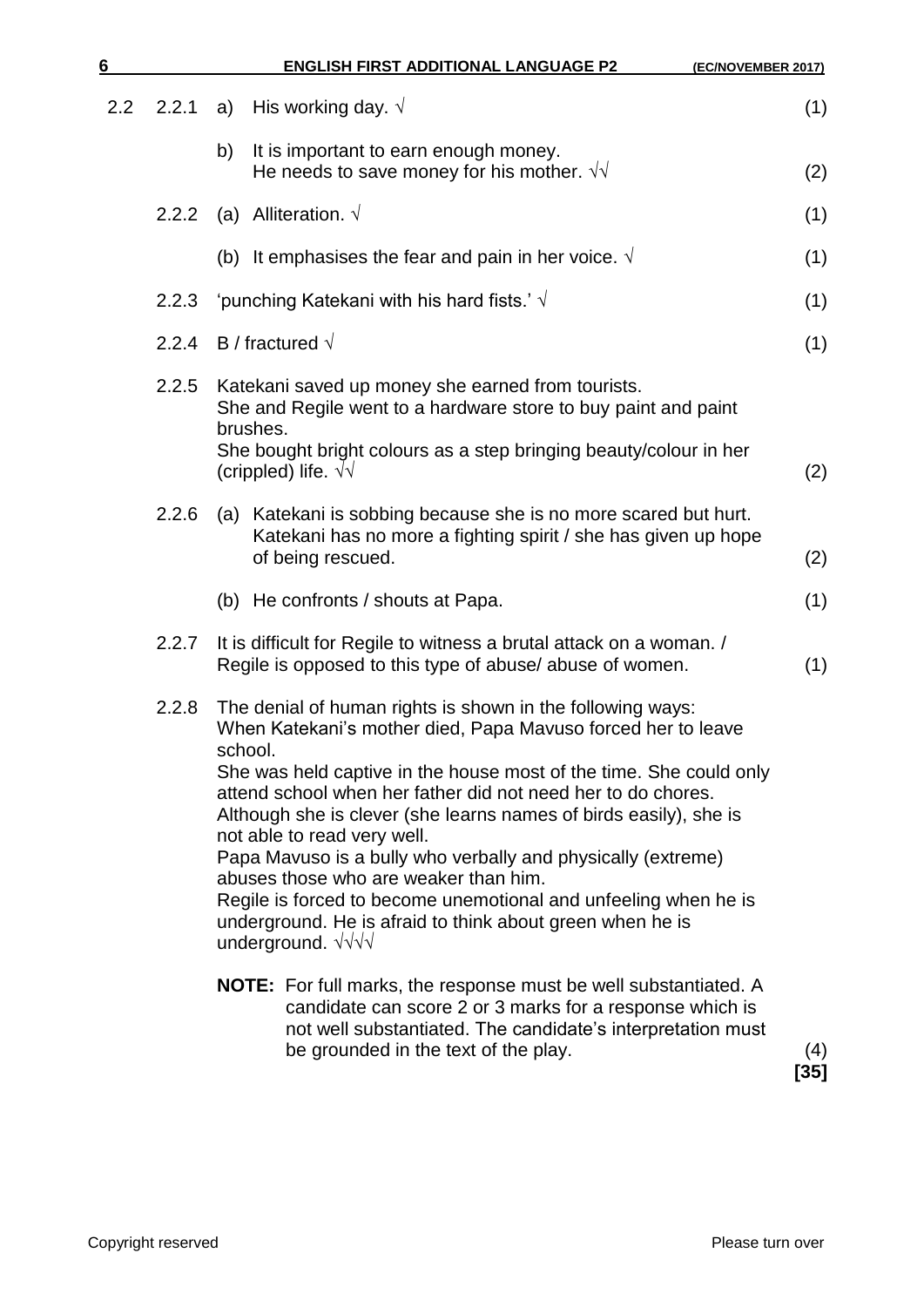# **QUESTION 3**

| 3.1 | 3.1.1 |         | (a) E/ Introduced by a journalist as intellectual. $\sqrt{ }$<br>(b) A/ Comes to live in Sophiatown out of curiosity. $\sqrt{ }$<br>(c) D/ Exploits her lodgers. $\sqrt{}$<br>(d) C/ Passionate about social equality and change. $\sqrt{ }$                                                                                                                                                                                                                  | (4) |
|-----|-------|---------|---------------------------------------------------------------------------------------------------------------------------------------------------------------------------------------------------------------------------------------------------------------------------------------------------------------------------------------------------------------------------------------------------------------------------------------------------------------|-----|
|     | 3.1.2 |         | A word used from another language (Afrikaans). $\sqrt{ }$                                                                                                                                                                                                                                                                                                                                                                                                     | (1) |
|     | 3.1.3 |         | By not having a room to herself.<br>She had to accept that having a bath and reading by light were<br>considered luxuries.                                                                                                                                                                                                                                                                                                                                    | (2) |
|     | 3.1.4 | (a)     | Adamant/obstinate/determined/frustrated/despondent $\sqrt{ }$<br><b>NOTE:</b> Any ONE of the above.                                                                                                                                                                                                                                                                                                                                                           | (1) |
|     |       | (b)     | She wanted to prove to Fahfee and Mingus that she is capable and<br>able to fit into Sophiatown. $\sqrt{ }$                                                                                                                                                                                                                                                                                                                                                   | (1) |
|     | 3.1.5 | (klap). | Ruth's body language should reveal how adamant she is.<br>She may use gestures to emphasise the look in her eye and the smack<br>She could be allowed to turn her back when she says the last line.<br><b>NOTE:</b> Any TWO of the above, among others.                                                                                                                                                                                                       | (2) |
|     | 3.1.6 |         | Open ended.                                                                                                                                                                                                                                                                                                                                                                                                                                                   |     |
|     |       |         | External conflict:<br>Ruth feels that she will never fit into Sophiatown. Fahfee and Mingus<br>accuse her of giving up. This causes tension amongst them. $\sqrt{v}$                                                                                                                                                                                                                                                                                          | (2) |
|     |       |         | Internal conflict:<br>Ruth is struggling to find her identify. She battles to fit into the<br>Sophiatown black urban culture. The laws implemented by the Apartheid<br>Government contribute to her internal conflict. $\sqrt{v}$                                                                                                                                                                                                                             | (2) |
|     |       |         | <b>NOTE:</b> For full marks, the response must be well substantiated. Accept<br>a combination answer. The candidate can score 2 or 3 marks for a<br>response which is not well substantiated. The candidate's<br>interpretation must be grounded in the text of the drama.                                                                                                                                                                                    |     |
|     | 3.1.7 |         | Division is shown in the following ways:                                                                                                                                                                                                                                                                                                                                                                                                                      |     |
|     |       |         | Ruth is being trained how to endure life in a black urban township. Her<br>ultimate goal is to fit in. She struggles to learn the language and culture<br>and is on the verge of giving up. She does not want to return to her old<br>life in Yeoville, hence the battle to find her identity.<br>Jakes is also struggling with his identity. His identity is given to him by<br>the government and he has no say in who he is and where he lives. $\sqrt{v}$ |     |
|     |       |         | <b>NOTE:</b> For full marks, the response must be well substantiated. A<br>candidate can score 1 or 2 marks for a response which is not<br>well substantiated. The candidate's interpretation must be                                                                                                                                                                                                                                                         |     |

grounded in the text of the play. (3)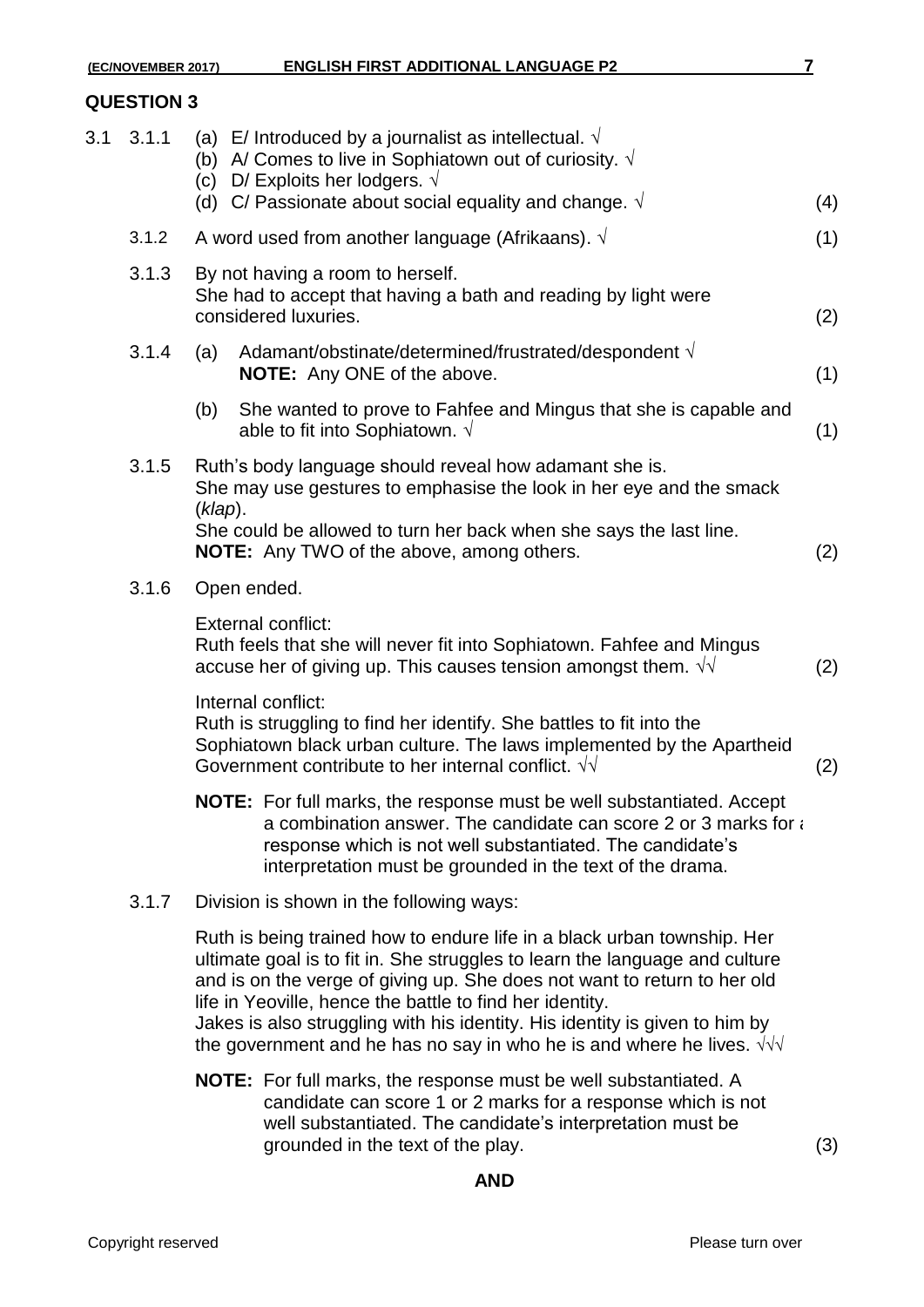| 8 |       |     | <b>ENGLISH FIRST ADDITIONAL LANGUAGE P2</b>                                                                                                                                                                                                                                                                                                                                                  | (EC/NOVEMBER 2017) |
|---|-------|-----|----------------------------------------------------------------------------------------------------------------------------------------------------------------------------------------------------------------------------------------------------------------------------------------------------------------------------------------------------------------------------------------------|--------------------|
|   | 3.2.1 |     | (a) Princess $\sqrt{ }$                                                                                                                                                                                                                                                                                                                                                                      | (1)                |
|   |       |     | (b) Lulu's conversation with Ruth and Mamarati, telling them that she<br>writes an essay about 'My family'. Her description of her mother<br>being cheeky and breaking the law. Her description about her<br>brother stealing goods from the railways. $\sqrt{v}$                                                                                                                            | (2)                |
|   | 3.2.2 |     | (a) Lulu lashes out at everyone in the form of her writing. / She is<br>very critical of everyone. $\sqrt{ }$                                                                                                                                                                                                                                                                                | (1)                |
|   |       | (b) | She is honest and straightforward. $\sqrt{\sqrt{2}}$                                                                                                                                                                                                                                                                                                                                         | (2)                |
|   | 3.2.3 | (a) | To sort out her life. $\sqrt{ }$                                                                                                                                                                                                                                                                                                                                                             | (1)                |
|   |       | (b) | She can be seen as dishonest and disobedient or she can be<br>seen as independent and adamant to bring change in her life<br>the way she wants it. $\sqrt{v}$                                                                                                                                                                                                                                | (2)                |
|   | 3.2.4 |     | Ruth cannot be compared to Regina Brooks because she is not fat<br>and does not wear a headscarf (doek). Ruth has seen pictures of<br>Regina Brooks in a magazine and she does not fit her profile. $\sqrt{v}$                                                                                                                                                                               | (2)                |
|   | 3.2.5 |     | Mamarati does not live a life that she pretends to be. She exploits her<br>lodgers and sells liquor illegally.<br>Mingus sells goods that he has stolen from the railways.<br>Ruth lives in Sophiatown instead of Cape Town as she makes her<br>parents to believe. $\sqrt{v}$                                                                                                               |                    |
|   |       |     | NOTE: Accept any TWO of the above.                                                                                                                                                                                                                                                                                                                                                           | (2)                |
|   |       |     | 3.2.6 B/Convincing. $\sqrt{}$                                                                                                                                                                                                                                                                                                                                                                | (1)                |
|   | 3.2.7 |     | Accept a relevant response which shows an understanding of the<br>change of mood, among others.                                                                                                                                                                                                                                                                                              |                    |
|   |       |     | The characters in the drama find out that they will be relocated to<br>Meadowlands. At the end of the scene they sing the song<br>"Meadowlands" in a slow and sad tone. It reflects their<br>disappointment and sadness.<br>The song changes into a lively, exciting and upbeat dance song.<br>This change in tone reflects hope and the strength of their<br>togetherness. $\sqrt{\sqrt{}}$ |                    |
|   |       |     | <b>NOTE:</b> For full marks, the response must be well substantiated. A<br>candidate can score 1 or 2 marks for a response which is not<br>well substantiated. The candidate's interpretation must be<br>grounded in the text.                                                                                                                                                               | (3)<br>[35]        |

**TOTAL SECTION A: 35**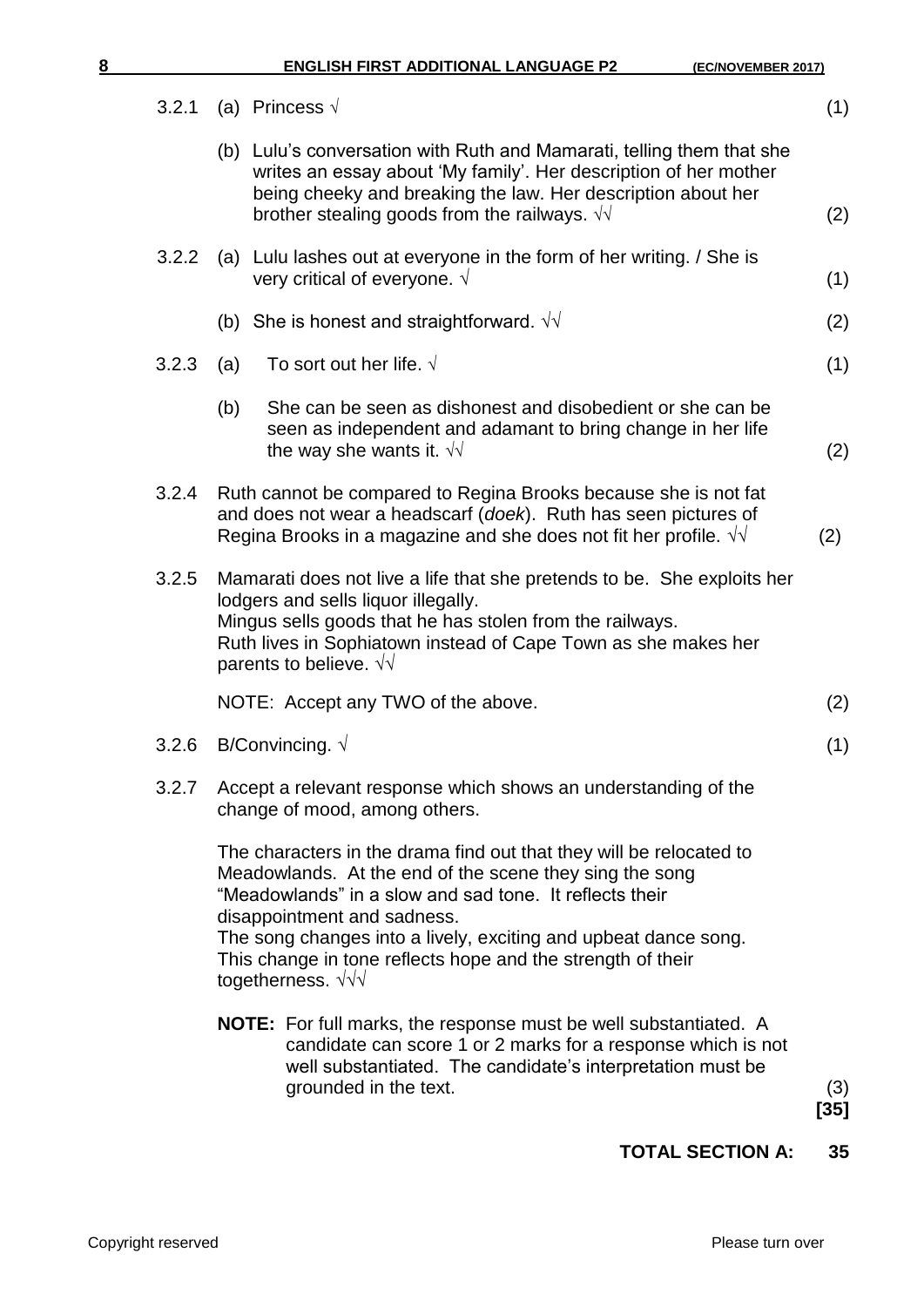#### **SECTION B: SHORT STORIES**

#### **QUESTION 4:** *PINK BOW TIE*

| 4.1 | 4.1.1 | C/ A man $\sqrt$<br>(a)<br>(b) D/ Monetary value $\sqrt{}$<br>A/Time machine $\sqrt$<br>(c)<br>B/The Principal $\sqrt$<br>(d)       | (4)        |
|-----|-------|-------------------------------------------------------------------------------------------------------------------------------------|------------|
|     | 4.1.2 | It indicates that it is not the first time that the narrator is in<br>(a)<br>trouble. $\sqrt{ }$                                    | (1)        |
|     |       | It gives a tone of meditativeness/reflectiveness/thinking. $\sqrt{ }$<br>(b)                                                        | (1)        |
|     | 4.1.3 | (a) The bow tie is compared to a pink butterfly because of its<br>colour and shape. $\sqrt{ }$                                      | (1)        |
|     |       | (b) A butterfly is seen as a gentle insect. It portrays beauty and<br>tenderness instead of the harsh work of attacking. $\sqrt{v}$ | (2)        |
|     | 4.1.4 | B/Extremely beautiful. $\sqrt{}$                                                                                                    | (1)        |
|     | 4.1.5 | He is too young.<br>She is employed at the school and he is a student. $\sqrt{v}$                                                   | (2)        |
|     | 4.1.6 | Spodge disappeared. $\sqrt{ }$<br>Miss Newham got a boyfriend $\sqrt{ }$                                                            | (1)<br>(1) |

#### 4.1.7 Open-ended.

The school's code of conduct says that boys may not change the colour of their hair.

The boy has disobeyed the rules of the school. The school is a professional institution, therefore boys should appear accordingly.

Respectable hair rules accompany good discipline; that explains why the boy is in the Principal's office 'again'.

#### **OR**

It is not necessary for the Principal to summon the boy to the office.

Changing colour of hair is an everyday occurrence. The school should relax its rules and concentrate more on academics. The boy was taken out of class during academic time.  $\sqrt{v}$ 

**NOTE:** For full marks, the response must be well substantiated. A candidate can score 1 or 2 marks for a response which is not well substantiated. The candidate's interpretation must be grounded in the text of the short story. Accept a combination answer. (3)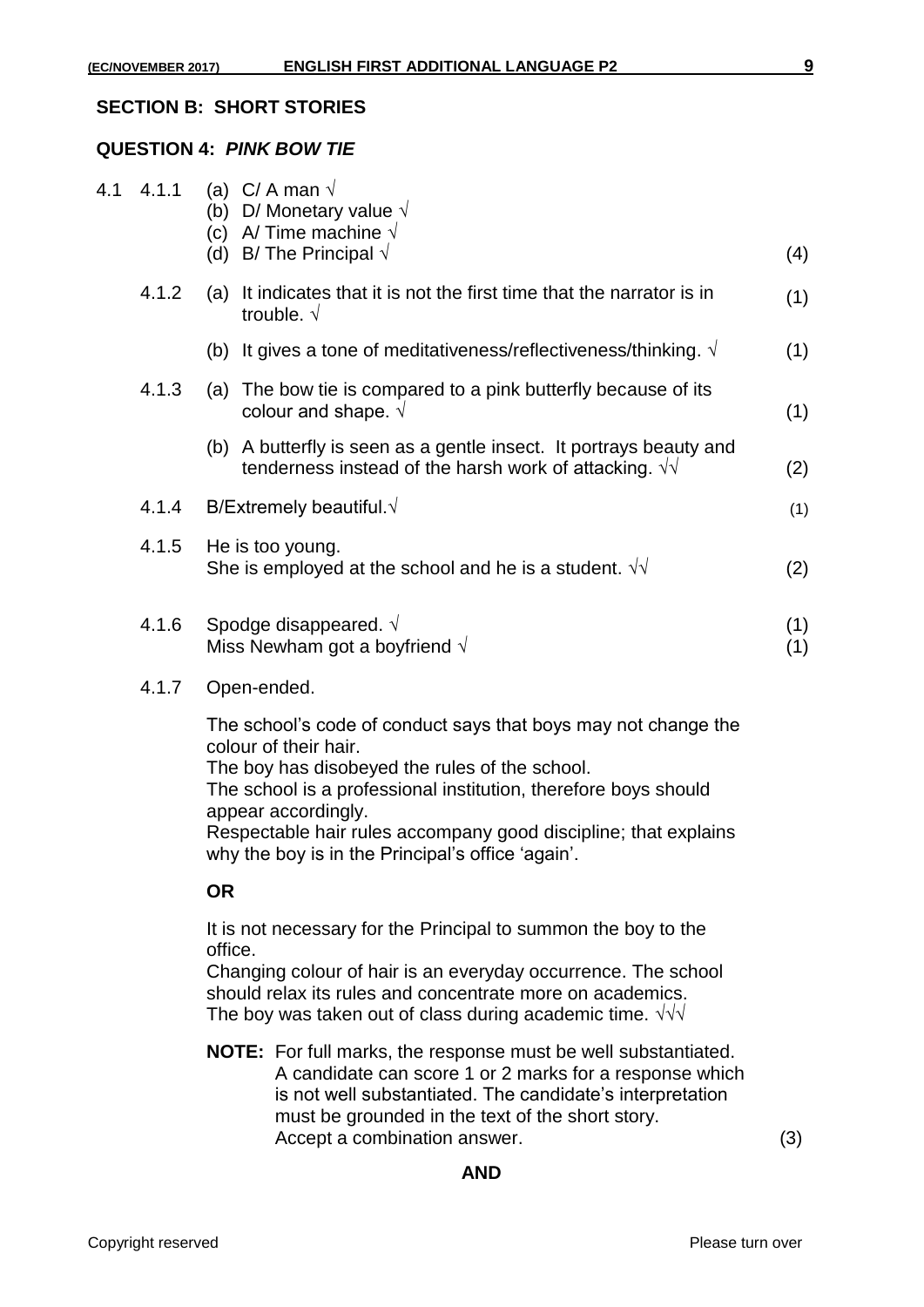| 10  |       | <b>ENGLISH FIRST ADDITIONAL LANGUAGE P2</b><br>(EC/NOVEMBER 2017)                                                                                                                                                                                                                                                        |     |
|-----|-------|--------------------------------------------------------------------------------------------------------------------------------------------------------------------------------------------------------------------------------------------------------------------------------------------------------------------------|-----|
| 4.2 | 4.2.1 | It was near the time for his sheep to be vaccinated/dipped. $\sqrt{ }$<br>(a)                                                                                                                                                                                                                                            | (1) |
|     |       | Krisjan spoke most of the time, avoiding the subject of sheep-dip,<br>(b)<br>telling him rather of events that took place when he was nine. $\sqrt{ }$                                                                                                                                                                   | (1) |
|     | 4.2.2 | The narrator did not pay much attention to what Krisjan said. He was<br>observing her reaction when he mentioned Gideon's name. He saw<br>the colour on her cheeks and the light in her eyes. $\sqrt{v}$                                                                                                                 | (2) |
|     | 4.2.3 | (a) The narrator compares what he observes about Lettie to a pretty<br>picture/ He describes her as beautiful. $\sqrt{ }$                                                                                                                                                                                                | (1) |
|     |       | (b) Admiration/desire. $\sqrt{}$<br>The narrator admires Lettie and has a desire to be romantically<br>involved with her. His only obstacle is Gideon. $\sqrt{ }$<br><b>NOTE:</b> The identification must fit the explanation.<br>ONE mark for the identification.<br>ONE mark for the explanation.                      | (2) |
|     | 4.2.4 | The narrator is referring to reactions $\sqrt{ }$ of women/people who are<br>(a)<br>in love. $\sqrt{ }$                                                                                                                                                                                                                  | (2) |
|     |       | Lettie is blushing. $\sqrt{}$<br>(b)<br>Lettie's eyes sparkle. V                                                                                                                                                                                                                                                         | (2) |
|     | 4.2.5 | Accept a relevant response which shows an understanding of fictional<br>story-telling.                                                                                                                                                                                                                                   |     |
|     |       | Bosman uses imaginary stories to narrate his story. This contributes to<br>the humour and the absurd tone of the story. The ridiculousness of the<br>story keeps the reader glued and he cannot wait for the conclusion of<br>the story. Bosman successfully involves the reader emotionally in the<br>story. $\sqrt{v}$ |     |

**NOTE:** For full marks, the response must be well substantiated. A candidate can score 1 or 2 marks for a response that is not well substantiated. The candidate's response must be based on facts of fictional story-telling. (3)

#### 4.2.6 Open-ended.

Accept a relevant response which shows an understanding of how the short story relates to the title, among others:

She would forget the flaws of the man who wants her to fall in love with him. She would forget about the reasons why she did not want to marry him. She would fall in love with the first man she sees when she looks over her coffee cup. She would see him as strikingly attractive even if he is not. √√√√

**NOTE:** For full marks, the response must be well substantiated and make reference to the title and the play. A candidate can score 2 or 3 marks for a response which is not well substantiated. The candidate's interpretation must be grounded in the text of the story. (4)

**[35]**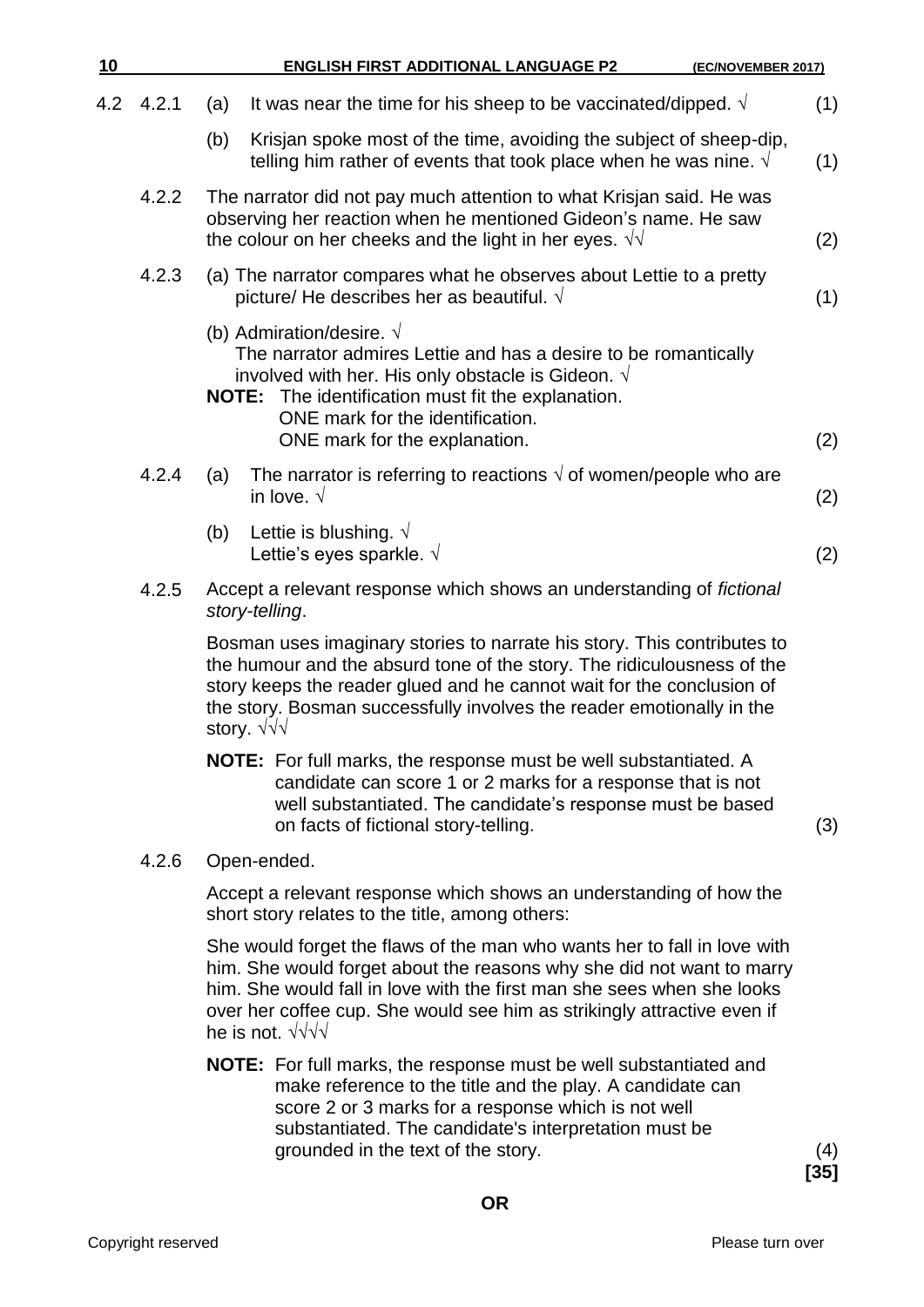# **SECTION D: POETRY**

# **QUESTION 5**

# 5.1 *The Chimney Sweeper* **by William Blake**

| 5.1.1 | (a) Simile $\sqrt{ }$                                                                                                                                                                                                                                                                                                               | (1) |
|-------|-------------------------------------------------------------------------------------------------------------------------------------------------------------------------------------------------------------------------------------------------------------------------------------------------------------------------------------|-----|
|       | (b) The boy's hair is compared to the curly and white hair of the<br>lamb. $\sqrt{\sqrt{2}}$                                                                                                                                                                                                                                        | (2) |
|       | (c) innocence $\sqrt{ }$                                                                                                                                                                                                                                                                                                            | (1) |
| 5.1.2 | B/ fears $\sqrt{ }$                                                                                                                                                                                                                                                                                                                 | (1) |
| 5.1.3 | Black is associated with death and so is a coffin. There is darkness<br>inside a coffin as it is in the chimney. $\sqrt{v}$                                                                                                                                                                                                         |     |
|       | NOTE: Accept any relevant answer which has an understanding of<br>'coffins of black'.                                                                                                                                                                                                                                               | (2) |
| 5.1.4 | Hyperbole/Exaggeration $\sqrt{ }$                                                                                                                                                                                                                                                                                                   | (1) |
| 5.1.5 | The boys felt claustrophobic in the narrow, dark chimneys. Similar to<br>a coffin that is narrow and dark because of the lack of light in it. $\sqrt{v}$                                                                                                                                                                            | (2) |
| 5.1.6 | aabb $\sqrt$                                                                                                                                                                                                                                                                                                                        | (1) |
| 5.1.7 | Hypocrisy/Fallen Humanity. $\sqrt{}$<br>The poem offers sharp criticism of the child labour that was common<br>at that time. A child should be playing and learning, not working in a<br>labour-intensive situation. Those who allow children to live as<br>miserable chimney sweepers are nothing more than hypocrites. $\sqrt{v}$ |     |
|       | NOTE: The identification must fit the explanation.<br>ONE mark for the identification.<br>TWO marks for the explanation.<br>Accept any ONE of the above themes with a relevant, text<br>based explanation.                                                                                                                          | (3) |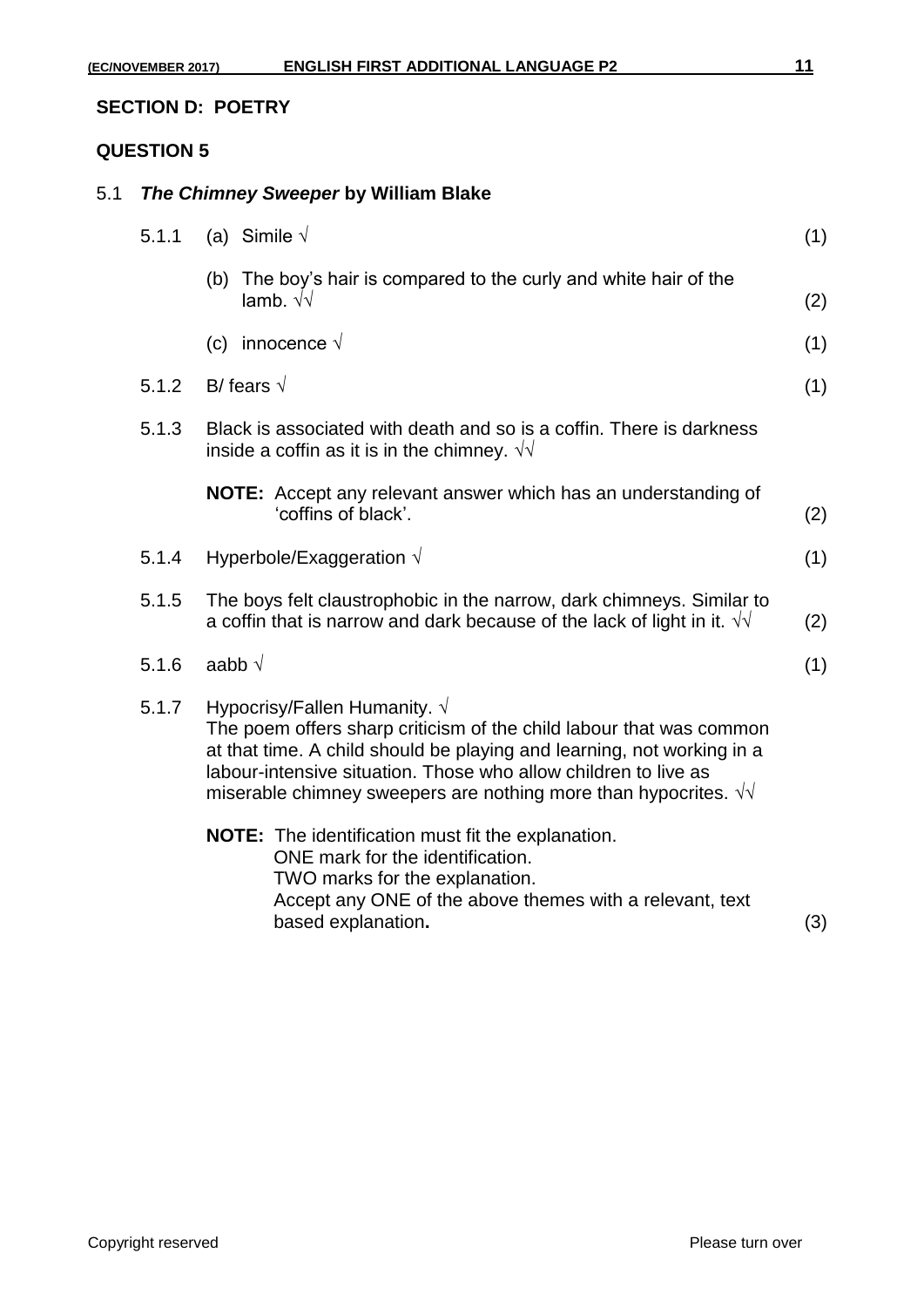# 5.1.8 Open ended.

Accept a relevant response which shows an understanding of how the play relates to the title, among others:

It is relevant.

The poet relates his experience as a chimney sweeper. Each chimney sweeper is mentioned individually and each one's experience. The author describes his hardships as an orphan and so does he describe the hardships of the other individual chimney sweepers.

It is not relevant.

The poem is called 'The Chimney Sweeper', but in the poem it refers to a lot of chimney sweepers. Mention is made of the speaker who is Tom's friend and his fellow sweeper. In addition Dick, Joe, Ned and Jack, and a 'thousand' of others, who appear in Tom's dream in coffins but are eventually released by an angel.  $\sqrt{v}$ 

**NOTE:** For full marks, the response must be well substantiated and make reference to the relevance of the title of the poem. A candidate can score 1 or 2 marks for a response which is not well substantiated. The candidate's interpretation must be grounded in the text of the poem. Accept a combination answer. (3)

# **AND**

# 5.2 *Composed upon Westminster Bridge* **by William Wordsworth**

| 5.2.1 | (a) | Petrarchan/Italian sonnet√                                                                                                                                                                                                     | (1) |
|-------|-----|--------------------------------------------------------------------------------------------------------------------------------------------------------------------------------------------------------------------------------|-----|
|       | (b) | It has fourteen lines which are divided into two sections, one<br>with eight lines and one with six.<br>The rhyme scheme: ABBAABBA CDCDCD.<br>One rhyme which slants: 'by and majesty' (irregular rhyme<br>scheme). $\sqrt{v}$ | (2) |
| 5.2.2 | (a) | He uses the negative to emphasise his admiration for the<br>wonder of nature. $\sqrt{ }$                                                                                                                                       | (1) |
|       | (b) | It is an indication that a description will follow. $\sqrt{ }$                                                                                                                                                                 | (1) |
|       | (c) | 'so touching in its majesty' $\sqrt{ }$                                                                                                                                                                                        | (1) |
| 5.2.3 |     | He tries to share with us how closer everything is to nature than<br>normal because the air is smoke-free at that time of the morning. $\sqrt{v}$                                                                              | (2) |